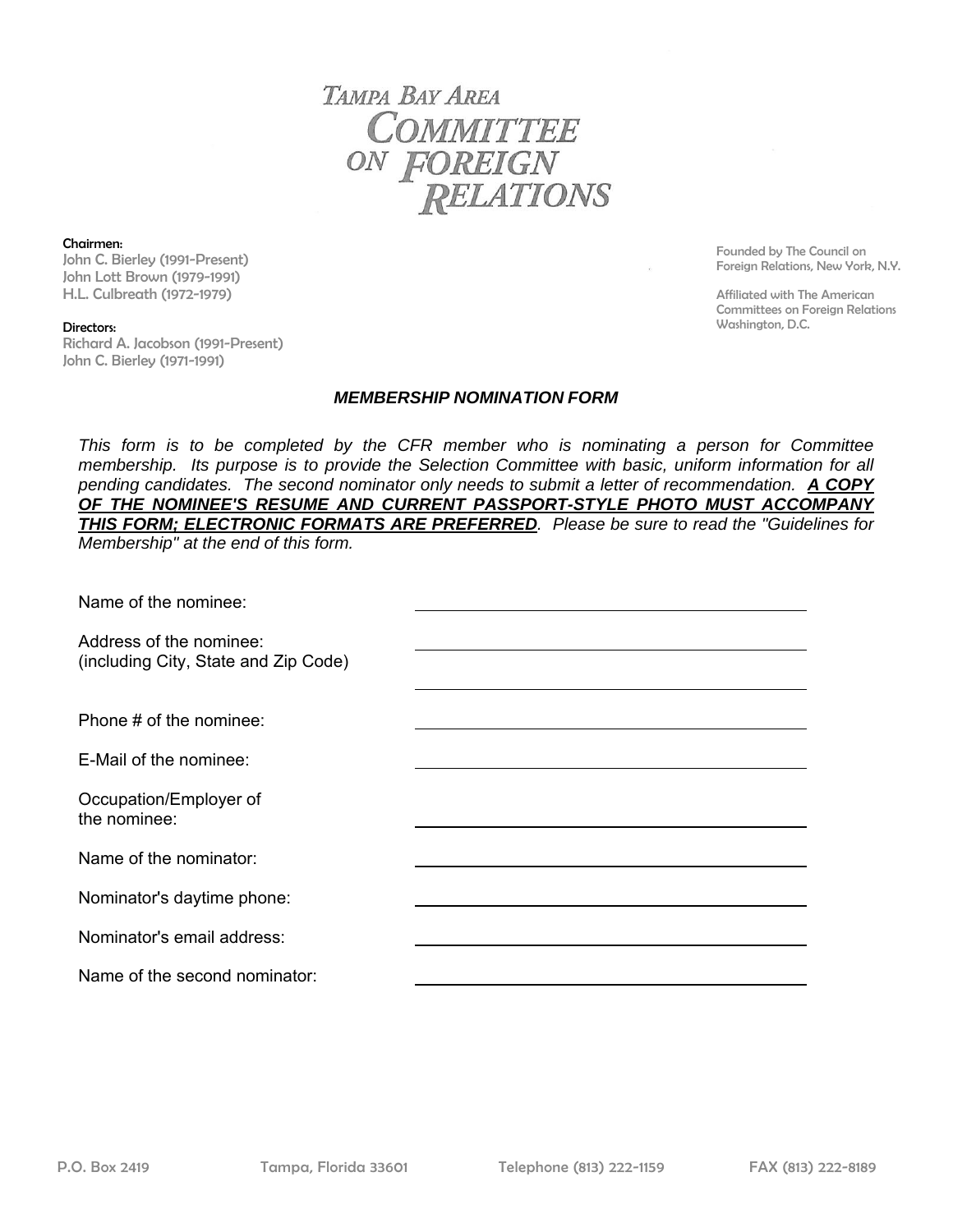*In the space provided, please respond to the following:* 

| 1. How has the nominee demonstrated a knowledge of or commitment to, international affairs?                                                                                         |  |                                 |
|-------------------------------------------------------------------------------------------------------------------------------------------------------------------------------------|--|---------------------------------|
| 2. The question and answer sessions are an important part of the Committee's meetings. What is your<br>view of the nominee's capacity to participate effectively in these sessions? |  |                                 |
| <b>PROCEDURAL QUESTIONS:</b>                                                                                                                                                        |  |                                 |
| Has the nominee attended a meeting as a guest?                                                                                                                                      |  | Yes ____________No ____________ |
| Has the nominee's resume been attached?                                                                                                                                             |  | Yes __________No _______        |
| Has the seconding letter of recommendation<br>been attached?                                                                                                                        |  | Yes No                          |
| Has the nominee's photograph been provided<br>(electronic preferred)?                                                                                                               |  | Yes No                          |
| Has the nominee been advised that Committee<br>membership is limited?                                                                                                               |  | Yes ___________No ____________  |
| Has the nominee agreed to accept membership<br>if invited?                                                                                                                          |  | $Yes \_\_No \_\_$               |
| Is nominee agreeable to email-only correspondence?<br>(Regular mail is available in special cases)                                                                                  |  |                                 |

## **Membership Guidelines**

Please email (preferred) or mail this form along with the resume and letter of recommendation to Richard A. Jacobson, Richard.Jacobson@bipc.com (401 E. Jackson Street, Suite 2400, Tampa, Florida 33602). Nominations without the required attachments will be considered incomplete and may be delayed until the next annual meeting of the Selection Committee.